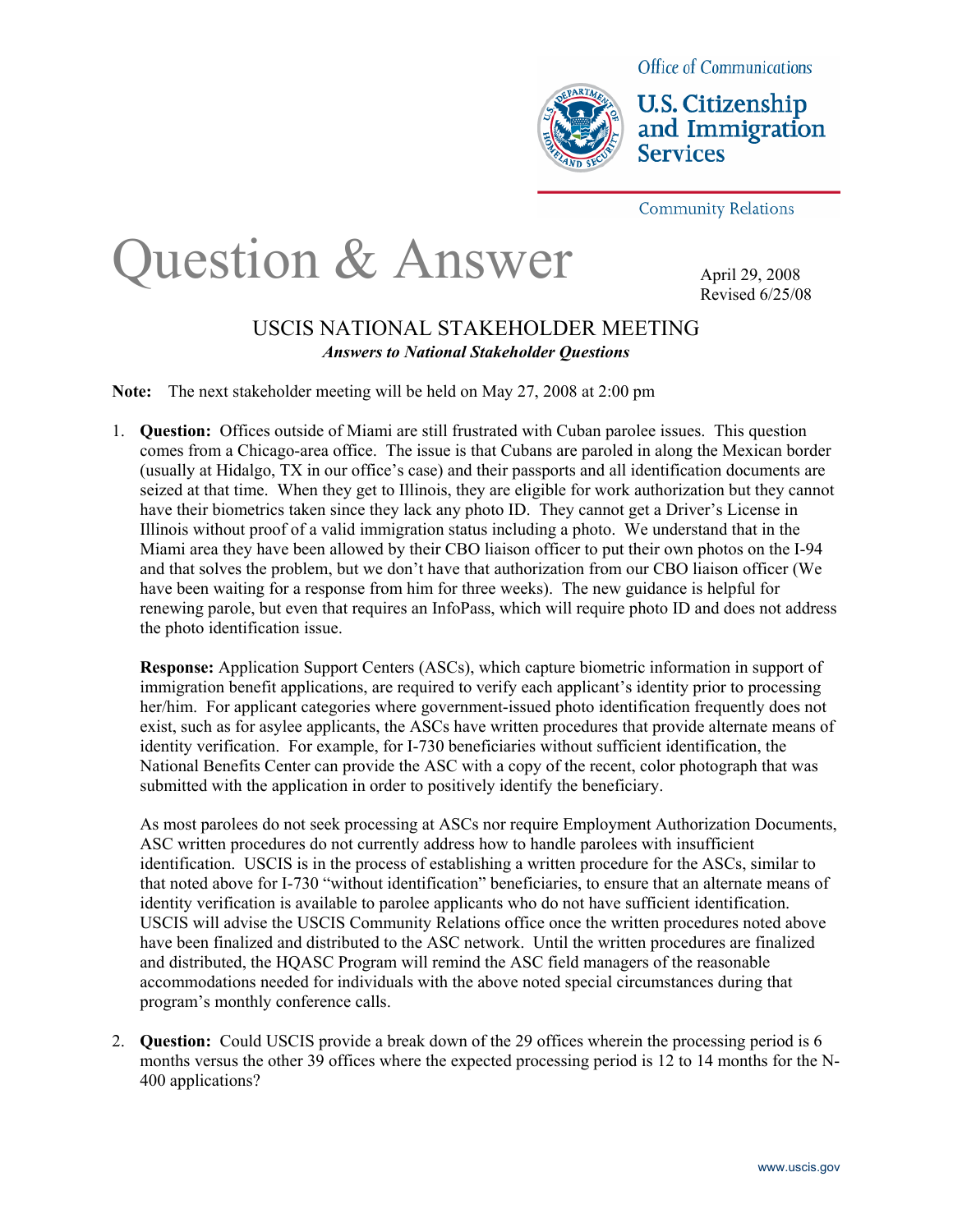

**U.S. Citizenship** and Immigration

**Community Relations** 

**Services** 

**Response**: USCIS recently issued a "USCIS Update" regarding projected naturalization processing times for all USCIS Field Offices at the end of September of this year. A copy of this [Update](http://www.uscis.gov/portal/site/uscis/menuitem.5af9bb95919f35e66f614176543f6d1a/?vgnextoid=2de02ad51e679110VgnVCM1000004718190aRCRD&vgnextchannel=68439c7755cb9010VgnVCM10000045f3d6a1RCRD) has been included in your folder and can be found on [www.uscis.gov](http://www.uscis.gov/).

3. **Question:** Please clarify current procedures for expediting N-400 applications for applicants who are losing Social Security Insurance benefits (SSI). Following an expedite request, one of our affiliates just received a letter instructing the client to contact the local USCIS to schedule an interview. The letter did not provide any contact information for the local office except for an outdated mailing address, which is the office's old address. We were expecting, based on past cases, to receive a naturalization interview appointment notice. Is this correct procedure?

**Response:** The information sent to this applicant should have been correct, of course. Internally, the Domestic Operations Directorate is in the process of reviewing its existing protocols to make sure situations like those described in this question are not repeated. Please note that USCIS is developing specified institutional procedures to ensure that expedite requests for persons in danger of losing SSI benefits are acted upon in both a timely and standardized fashion. And we continue to work with the Social Security Administration on improvements to our respective processes as they apply to prospective citizens currently receiving SSI benefits.

4. **Question:** Please clarify if the rules have changed for naturalization applicants to renew expiring green cards. According to the current "Guide to Naturalization" (p. 13), if the applicant files for naturalization at least 6 months before the green card is due to expire, they do not have to renew the green card. One of our local affiliates informed us that their USCIS office does not follow this rule, and routinely requires naturalization applicants to renew their green card, even if they have applied for naturalization at least 6 months before it expires. This is very burdensome for low-income applicants who struggle to pay the application fees. In addition, their local office will no longer provide a stamp in these applicants' passports to allow them to travel when their green card expires while the N-400 is pending. Is this a national policy?

**Response**: The existing policy has not changed and the Guide to Naturalization continues to reflect the abiding USCIS policy on this issue. If one of our field offices is not following these procedures, please let us know so that we can look into the situation and, if warranted, advise the office of the correct protocols.

Due to the inherent lack of security surrounding a stamp in an individual's passport, local offices have become more judicious in their discretion of using stamps to denote LPR status. Local field offices no longer have "adit" stamps assigned to each officer/each office now only has a few of these stamps and they are used only in the most emergent of circumstances. However, those with expired cards and proof of a pending N-400, in the form of a receipt notice, who need to travel, are eligible to receive an I-551 "adit" stamp.

5. **Question:** Has there been a change in filing procedures for I-751s? Instructions for the I-751 state that such applications should be filed with the Service Center having jurisdiction over the place of an applicant's residence. Recently and in accordance with the form instructions, one of our affiliates filed three I-751 petitions with the TSC. A month passed and no receipt or transfer notices were received – but biometrics notices were issued. As you are aware receipt notices are essential to I-751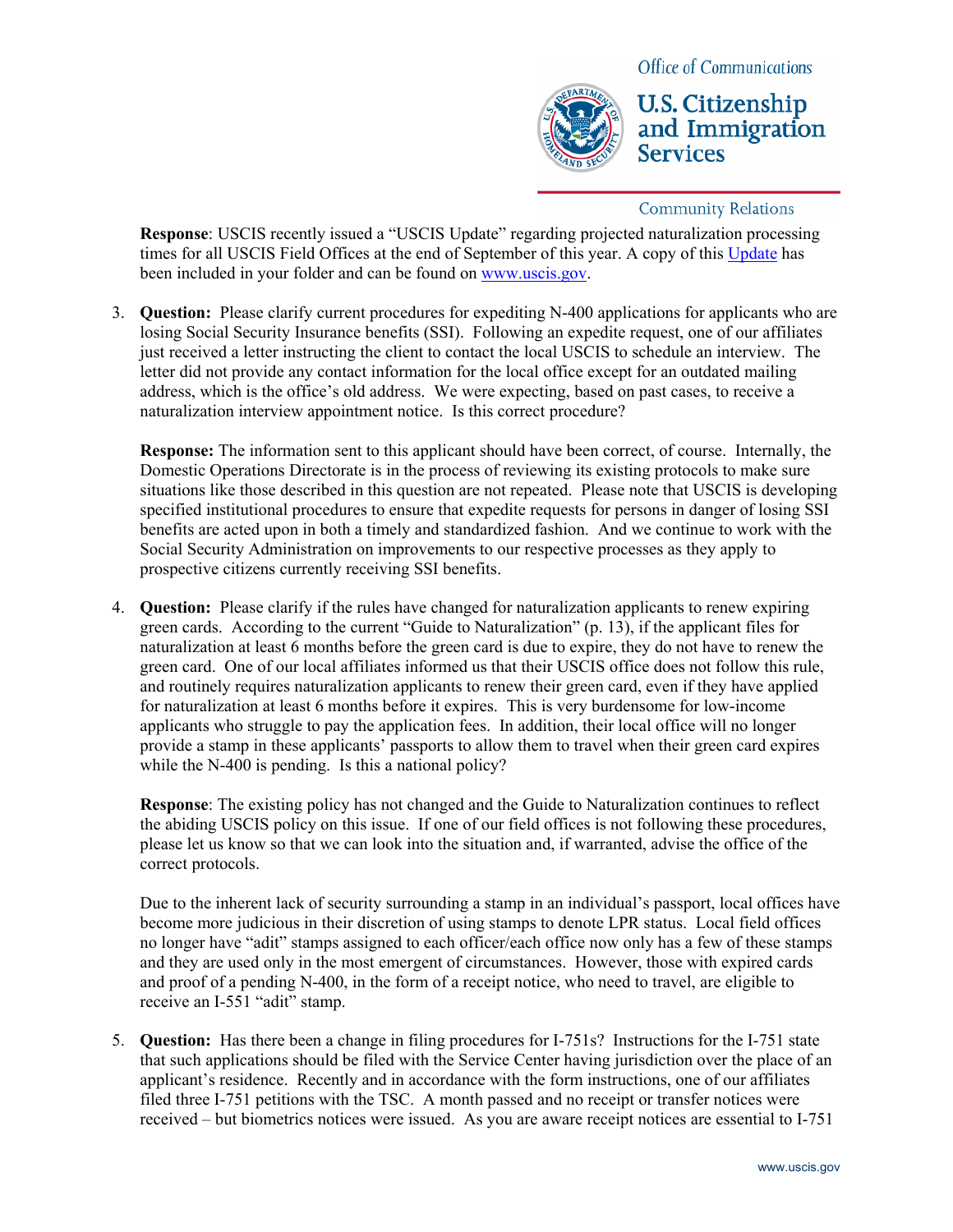

**U.S. Citizenship** and Immigration **Services** 

#### **Community Relations**

applicants since they extend the validity of their conditional LPR status. After multiple inquiries we learned that the 3 cases had been transferred to the VSC.

The VSC has recently acknowledged that there were problems with receipt notices getting issued in I-751 cases that were transferred from the TSC to the VSC and has agreed to issue duplicate receipt notices in these cases. They also indicated that the VSC would now be responsible for processing I-751s. We would like to know therefore, whether or not all I-751s should be filed with the VSC. If so, will the filing instructions on the USCIS website be changed to reflect this?

**Response:** Applicants should continue to file their I-751 at the Texas Service Center if the applicant falls within the jurisdiction of the TSC. The recent shifting of I-751s is an internal workflow project and does not affect filing procedures for customers.

**UPDATE:** USCIS has recently issued an update in regard to the filing instructions for the Form I-751. Please use the link provided to view this update [Form I-751 filing instruction update](http://www.uscis.gov/files/article/I-751_23May08.pdf).

6. **Question:** There has been some confusion related to fees required for the I-290B, Motion to Reopen or Reconsider. The fee rule indicates that this form is eligible for consideration of a fee waiver. Does it make a difference whether an application for a fee waiver request is filed depending on the reason the I-290B is filed or the application type? For example, for I-485 refugee adjustment applications or I-730 refugee/asylee family reunification petitions that have been denied, is a fee required for the I-290B, even though the underlying application did not require a fee?

**Response:** 8 CFR Section 103.7(b)(1) states in part, "Motion. . .No fee shall be charged for a motion to reopen or reconsider a decision on an application for relief for which no fee is chargeable or for any motion to reopen or reconsider made concurrently with any initial application for relief under the immigration laws for which no fee is chargeable. . . "

Motions filed on refugee adjustment applications do not require a fee; however, motions filed on asylum adjustment applications do require a fee. There also is no fee for the motion filed on behalf of a denied I-730 since there is no fee for the I-730.

- 7. **Question:** When individuals in removal proceedings are granted an I-485 fee waiver and subsequently file an I-765 application (based on the pending I-485) – is the I-765 fee automatically waived since the I-485 fee was waived? According to 8 C.F.R. 103.7(b), no filing fee is required with the I-765 Application for Employment Authorization when the I-485 application fee has been paid. If USCIS has already found that an individual merits a fee waiver for the I-485, it seems unnecessary for the agency to require a separate fee waiver for an I-765 (an application/benefit for which the fee is included in the I-485 filing fee). Is it also USCIS' view that no filing fee is required with the I-765 when the I-485 application fee has been waived? Please clarify.
	- a. When an I-485 and I-765 are filed together with a request for a waiver of the I-485 filing fee, will the fee for both the I-485 and I-765 be waived or does USCIS want two separate fee waivers for each application to be submitted. Please clarify.

**Response:** If the I-485 and I-765 are filed concurrently and a fee waiver is granted on the I-485, USCIS will also waive the fee on the concurrently filed I-765. Any I-765 filed separately must be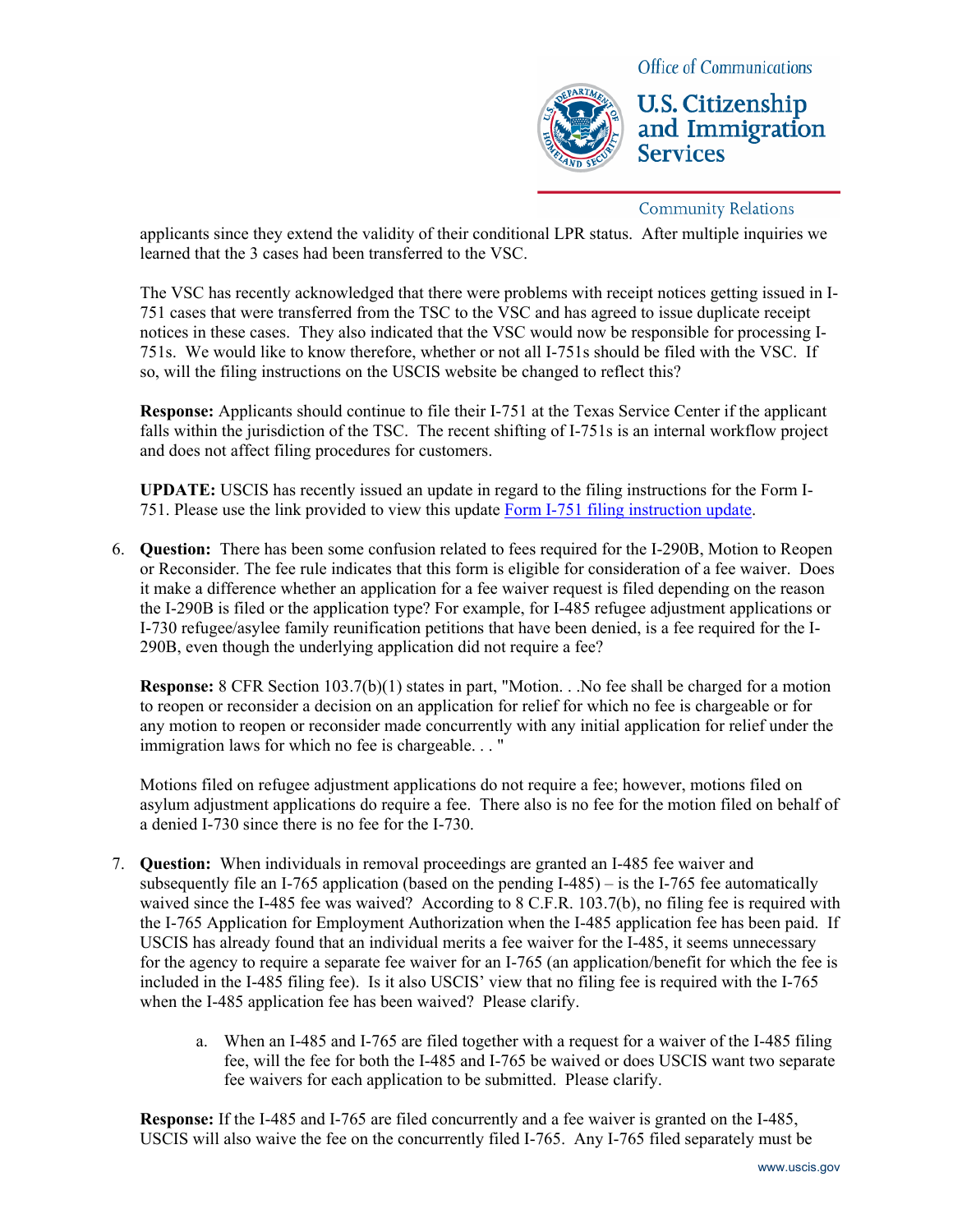

## **U.S. Citizenship** and Immigration **Services**

#### **Community Relations**

accompanied by either the appropriate filing fee, a separate fee waiver request, or evidence of I-485 fee payment after July 29, 2007. Note: I-131 filing fees may not be waived at any time.

8. **Question:** We understand that Iraqis who receive special immigrant visas while in the U.S. must apply for adjustment of status. Must they pay the regular filing fee, even though they are eligible for many refugee resettlement benefits? If so, are they eligible to file a fee waiver request?

**Response:** Applicants who are applying for adjustment of status based upon an approved SIV petition under P.L. 109-163 would have to pay the regular filing fee. They are eligible to file a fee waiver request in accordance with Interoffice Memorandum HQ 70/5.5 and AFM Update AD07-19 dated July 20, 2007.

9. **Question:** Would Iraqi or Afghani SIVs who were processed abroad have a receipt notice for their applications like you see with petitions filed from here or is there another form that is issued? This question is based upon an Iraqi SIV who was not issued an A number and does not have a receipt number for his application but would like to file a change of address form.

**Response:** USCIS provides a receipt number for all I-360 approval notices. An A-file is not routinely created at the visa petition stage, if the visa petition is approved, and the alien will seek consular processing. Once the approved petition is forwarded to the Department of State's (DOS) National Visa Center (NVC), the NVC will issue a letter containing a consular processing number. For cases that are already at the consular processing stage, the individual should consult DOS for guidance on how to file a change of address. For cases that have not yet been forwarded to the NVC, and for which no A-number has been assigned, the individual may use the I-360 receipt number to file a change of address with USCIS.

10. **Question:** We understand and greatly appreciate that I-130 petitions filed by LPRs and USCs are being expedited for Iraqis, regardless of whether they are immediate relatives. Please indicate whether the petitioner needs to request that USCIS expedite processing of the case (especially between filing and approval stage), or whether it is automatically expedited because it is an Iraqi.

**Response**: Form I-130 petitions involving Iraqi beneficiaries are automatically culled by the California and Vermont Service Centers via weekly sweeps. The purpose of the sweep is to identify the cases for expedited processing before USCIS forwards the approved I-130 petitions to the NVC for processing. Thus, it is not necessary to specifically ask for expedited processing.

a. After the cases are approved, are they supposed to receive follow-up instructions from USCIS on the next steps the petitioner and/or beneficiary should follow? Or are the cases just sent to the NVC and processed until the beneficiary is notified abroad for a refugee interview?

**Response:** Further instructions regarding eligibility for the United States Refugee Admission Program and refugee processing are provided to the petitioner via a letter from the Department of State's Office of Refugee Admissions, Bureau of Population, Refugees, and Migration (RPM).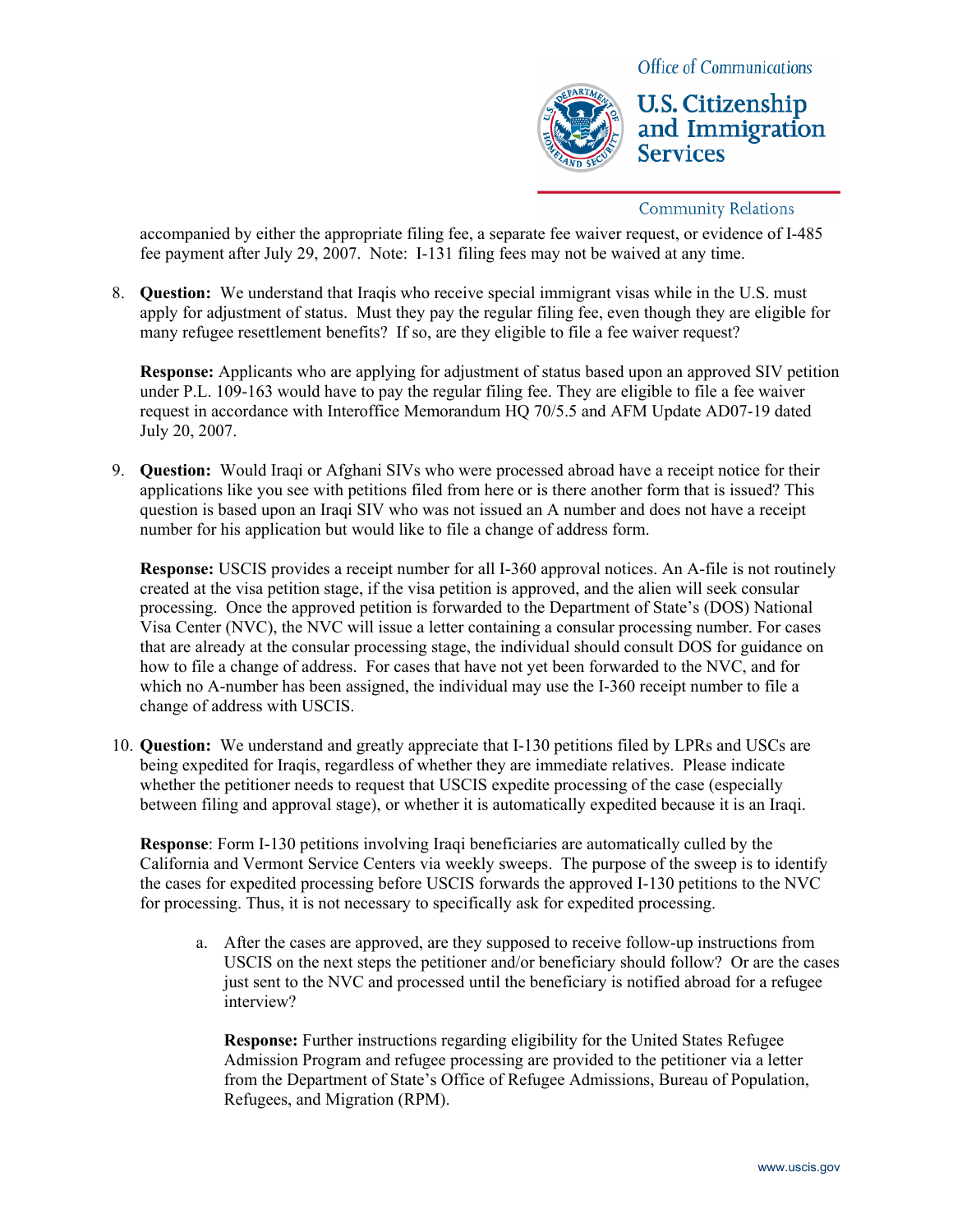

**U.S. Citizenship** and Immigration **Services** 

#### **Community Relations**

b. Approximately how long a time frame should be expected between approval of the I-130 and notification of a refugee interview?

**Response:** The timeframe between the sweeps conducted at the USCIS service centers to the forwarding of the cases to the NVS take approximately 1 week. If the beneficiary elects to proceed with refugee processing, then he or she will be made aware that the timeframe for refugee processing will depend on the particular circumstances of his/her particular case. When the refugee processing for Iraqi beneficiaries began in Egypt and Jordan, it was anticipated that the total processing may take any where from 4 to 8 months.

c. Are sweeps being done for older I-130 petitions that are still pending in order to bring them back into the adjudications workflow?

**Response:** After the sweeps are done and the I-130 petitions are approved, the petitioners are asked to contact DOS/RPM, if their alien relatives are interested in applying for resettlement in the United States as refugees. The program is also open to future cases.

11. **Question:** We are having an issue with the question of when asylees, particularly derivative asylees, are required to have an I-693 Medical Exam when filing an I-485. According to the Adjudicator's Field Manual (Chapter 23.6), it seems that in some cases, derivative asylees are not required to submit the medical exam because they completed the medical exam overseas:

"(2) Asylees . With limited exceptions, all asylee adjustment applicants must obtain full medical examinations and vaccination certificates as part of the adjustment process (**8 CFR 209.2(d)** and **Chapter 23.3** of this *field manual* ). Subject to your verification that a full report, with vaccination requirements, is contained in the alien's file, **the exceptions which are not required to submit medical examination reports are**: **Persons who received derivative asylum status through the I-730 process and received a medical examination before being issued travel authorization by a consular officer.** (Note: this does not apply to persons whose status was changed to derivative asylee based on an I-730 petition approved while the beneficiary was in the U.S.; such persons must submit medical examination reports as part of the adjustment process.)" (Emphasis added)

However, the TSC has sent RFEs requiring the submission of the I-693 for derivative asylees; even when a copy of the overseas medical exam and explanation from the AFM was included with the I-485 application, we have been unable to convince them that the medical exam is not required.

**Response:** There is not enough information to answer this question informatively. Please provide examples of the receipt number or RFE so that we can investigate the matter more fully.

12. **Question:** If someone has an old approved I-730, how can they "revive" it? The scenario is an asylee who filed I-730s for his two children about 7 years ago (within the 2 year window for filing after his asylum grant). The children were approved but their mother, not his wife, refused to allow the children to travel to the US. The consulate has sent the cases back to USCIS but recently, the children have become teenagers and wish to travel to the US. What are the logistical steps to take in order to get old I-730s revived?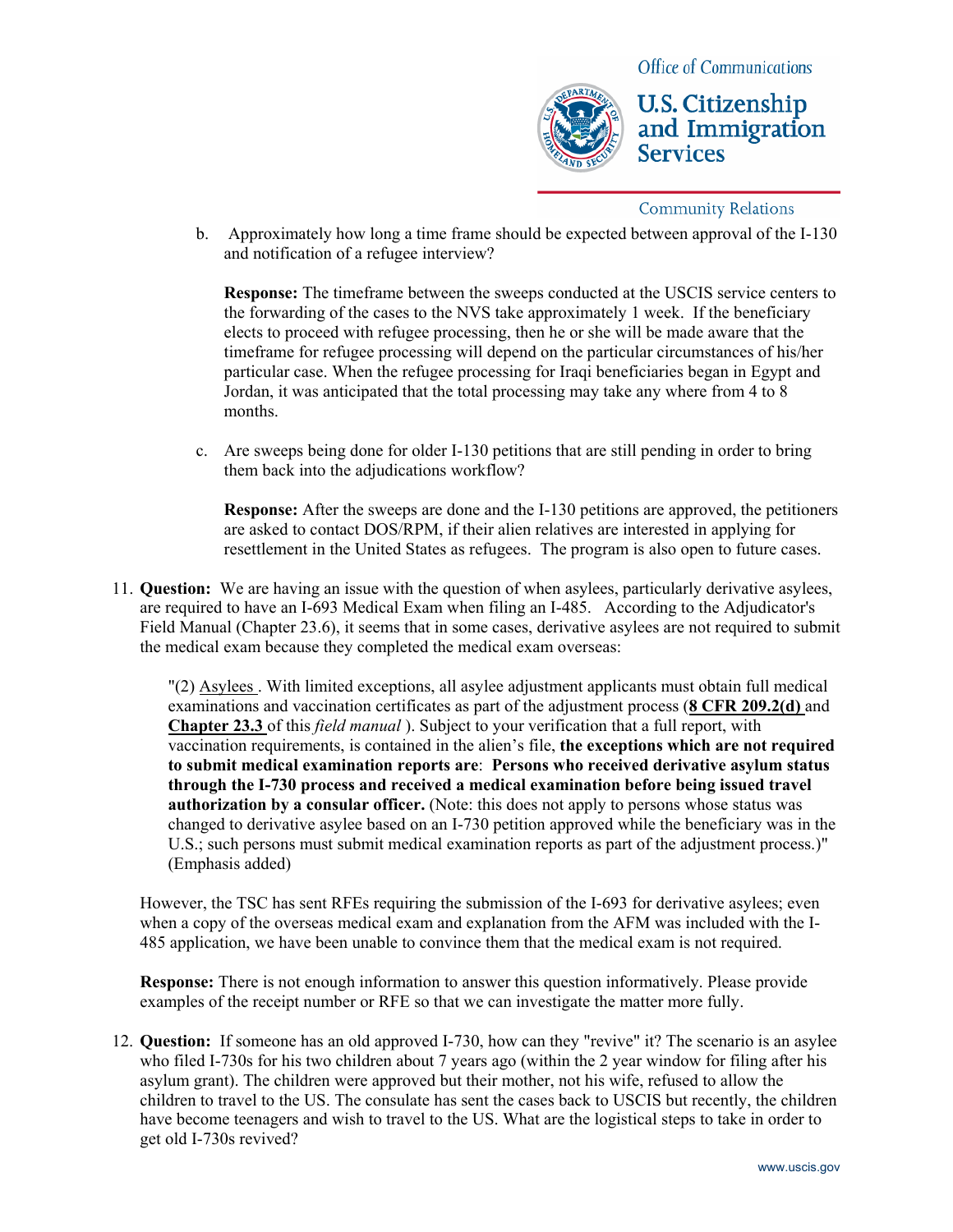

**U.S. Citizenship** and Immigration **Services** 

**Community Relations** 

**Response:** If the I-730 was administratively closed for failure to prosecute the case to completion, you may provide the petitioner and beneficiary A-number(s) and receipt number(s) to the Service Center that approved the petition. This information can be sent through the National Customer Service Center number or the Congressional division with a request to reaffirm the case to the consulate now that the derivatives are able to travel to the United States. The files will be requested and reaffirmed back to the consulate.

13. **Question:** On the USCIS website under Asylum Resources (Home > Education & Resources > Asylum Resources) it states that "We produce a number of publications that are available for downloading at our RIC Country Information Pages. Most are available in their entirety in Adobe Acrobat PDF files. The exceptions are Maters Exhibits and Information Packets which are compilations of open source documents and only have the Table of Contents available." Contrary to this statement, the table of contents are not available for these information packets. Also on the same pages, under "Country Information Pages" the "profile series," "perspective series," and "question and answer series" are all very old (most are dated between 1992 and 2001) and most are not available at all. Will USCIS please make this information in its most current form available?

**Response:** The Asylum Division is reviewing the information provided to the public via the USCIS website and is working with the USCIS web team on revisions. In that review we will determine whether any documents referred to need to be re-posted. We welcome the input of the NGO community on this issue, and we invite any specific comments or suggestions to assist us in this effort.

The Asylum Division no longer prepares many of the country conditions documents referenced on the RIC Country Information Pages, and thus there are not more recent versions to post. In addition, the Asylum Division does not plan to post newly-created country conditions documents to the website, though we will consider whether it would be appropriate to refer users to other sites where similar information can be obtained.

14. **Question:** One of our affiliates is representing an asylee client who is under 14 and who is about to file her I-485. Her parents have already filed their I-485s, (the family did not have enough money to file all 3 applications at the same time) so her I-485 is not being submitted with her a parent's application. The USCIS fee schedule states that the I-485 filing fee for applicants under 14 who are filing with at least one parent is \$600 and \$900 if not filing with the I-485 application of at least one parent. May an applicant who is under the age of 14 and who files an I-485 after his/her parents have already filed their I-485 (due to the fact that the family had to save enough money for the filing fees), pay the \$600 fee since at least one of his/her parents already have an application pending with USCIS?

**Response:** Applicants under 14 years of age and who are filing with the I-485 application of at least one parent have a fee total of \$600. If the applicant under 14 years of age is not filing with the I-485 application of at least one parent, then the applicant would have a fee total of \$930; however no biometric fee is needed.

An asylee applying for adjustment of status under section 209(b) of the Act is eligible to apply for a fee waiver. To apply for a fee waiver, an applicant must submit an affidavit - or unsworn declaration